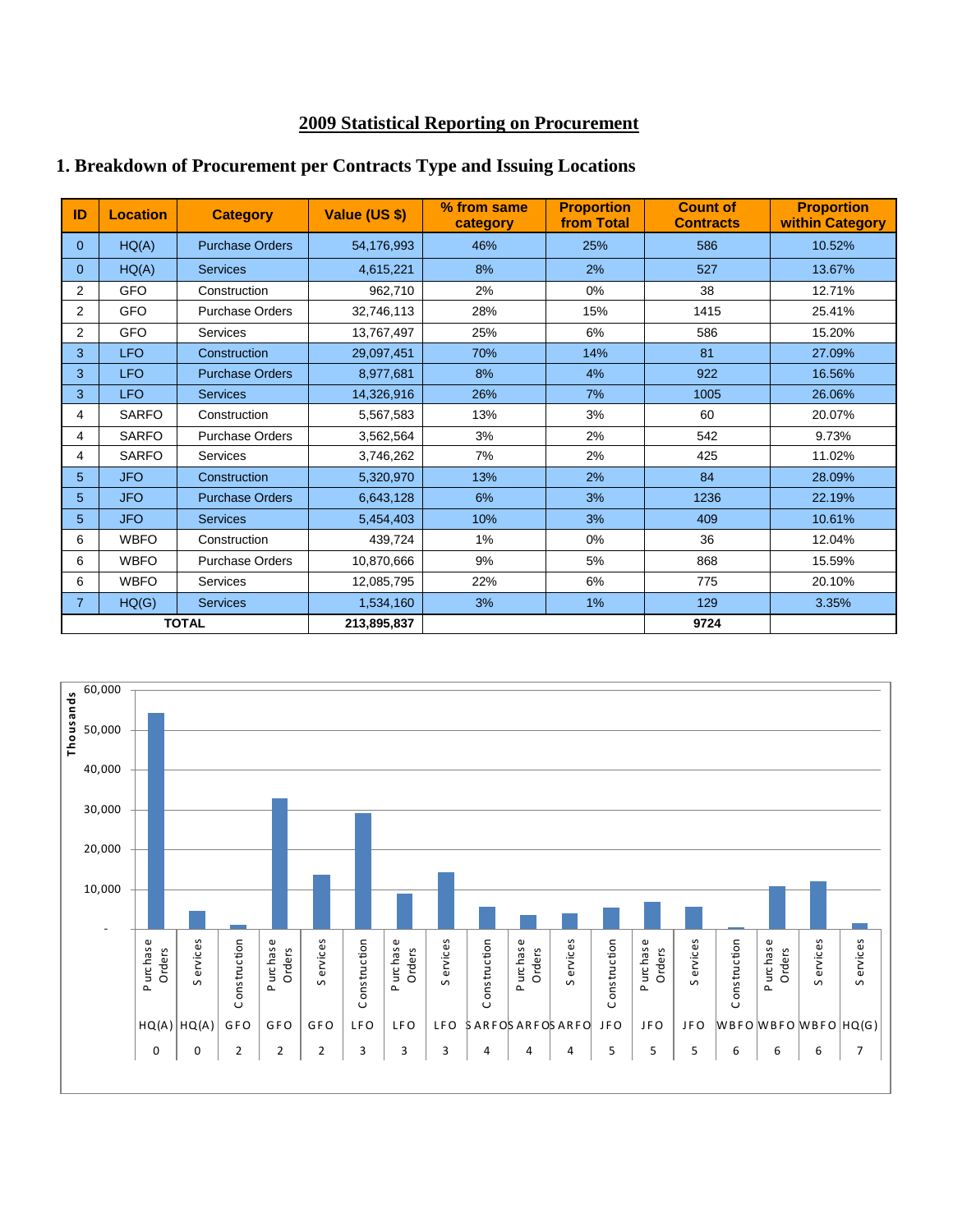### **2. Summary of Procurement Volume per Issuing Location**



|              | <b>Amount US \$</b> | <b>Proportion</b> |
|--------------|---------------------|-------------------|
| HQ(A)        | 58,792,213          | 28%               |
| <b>GFO</b>   | 47,476,320          | 22%               |
| <b>LFO</b>   | 52,402,048          | 24%               |
| <b>SARFO</b> | 12,876,409          | 6%                |
| <b>JFO</b>   | 17,418,501          | 8%                |
| <b>WBFO</b>  | 23,396,186          | 11%               |
| HQ(G)        | 1,534,160           | 1%                |
|              | 213,895,837         | <b>US Dollar</b>  |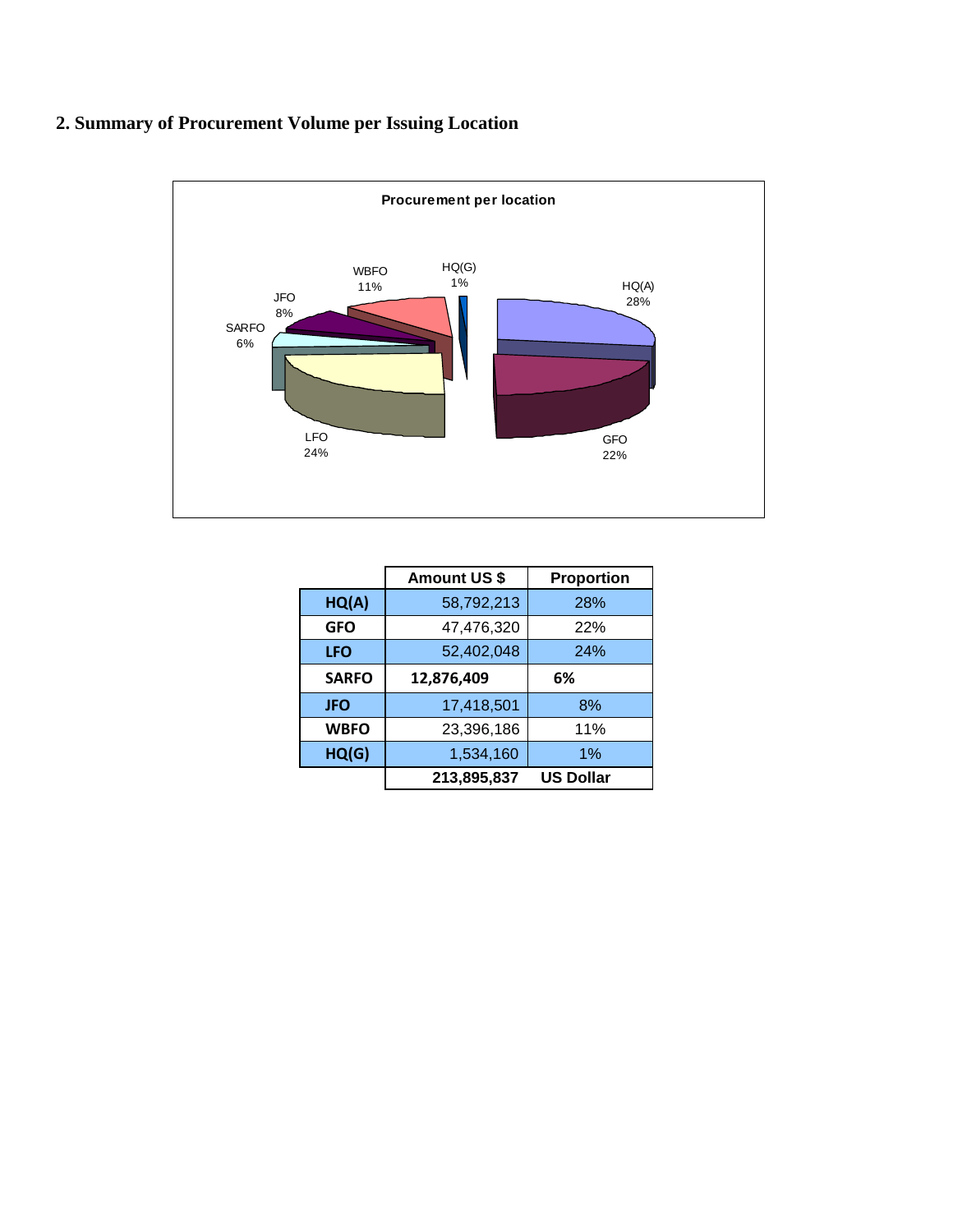# 3. Total Procurement Volume per Contracts Type

|                        | <b>Total</b> | <b>Proportion</b> | <b>Count</b> | <b>Proportion</b> |
|------------------------|--------------|-------------------|--------------|-------------------|
| <b>Purchase Orders</b> | 116,977,145  | 55%               | 5569         | 57%               |
| <b>Construction</b>    | 41,388,438   | 19%               | 299          | 3%                |
| <b>Services</b>        | 55,530,254   | 26%               | 3856         | 40%               |
|                        | 213,895,837  |                   | 9724         |                   |

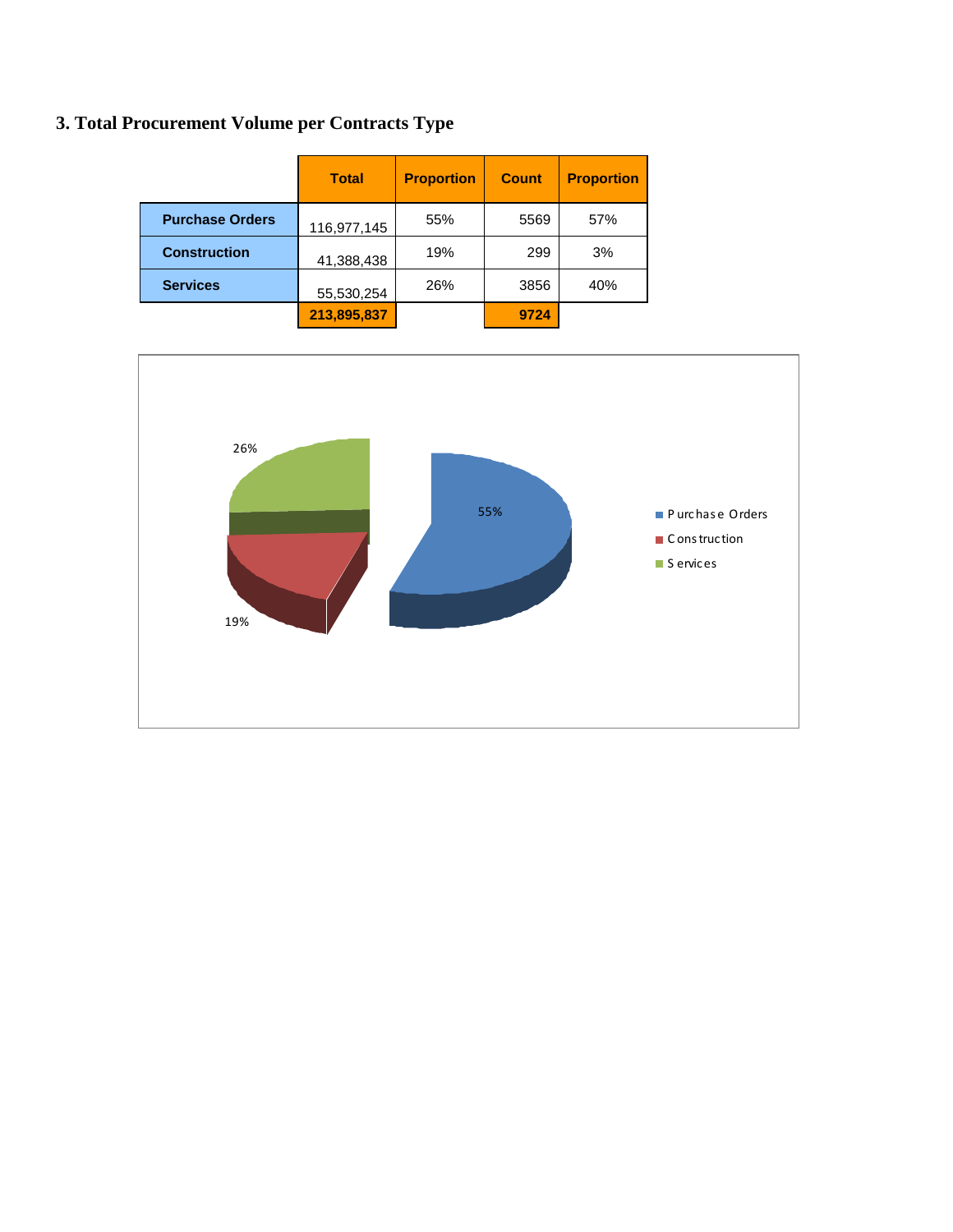### **4. Procurement per Vendor's Country**

| <b>Vendors Country</b>            | Amount (in US \$) | <b>No. of Contracts</b> |
|-----------------------------------|-------------------|-------------------------|
| <b>Occupied Palestin. Territ.</b> | 69,262,529        | 3366                    |
| <b>LEBANON</b>                    | 49,528,281        | 1979                    |
| <b>JORDAN</b>                     | 23,147,014        | 2299                    |
| <b>TURKEY</b>                     | 17,163,044        | 75                      |
| <b>NETHERLANDS</b>                | 13,414,432        | 106                     |
| <b>SYRIA</b>                      | 11,445,667        | 981                     |
| <b>BELGIUM</b>                    | 7,437,026         | 18                      |
| <b>ISRAEL</b>                     | 5,205,655         | 405                     |
| <b>UAE</b>                        | 4,572,172         | 86                      |
| <b>CYPRUS</b>                     | 2,320,434         | 50                      |
| <b>Other Countries</b>            | 10,399,583        | 359                     |
|                                   | 213,895,837       | 9724                    |

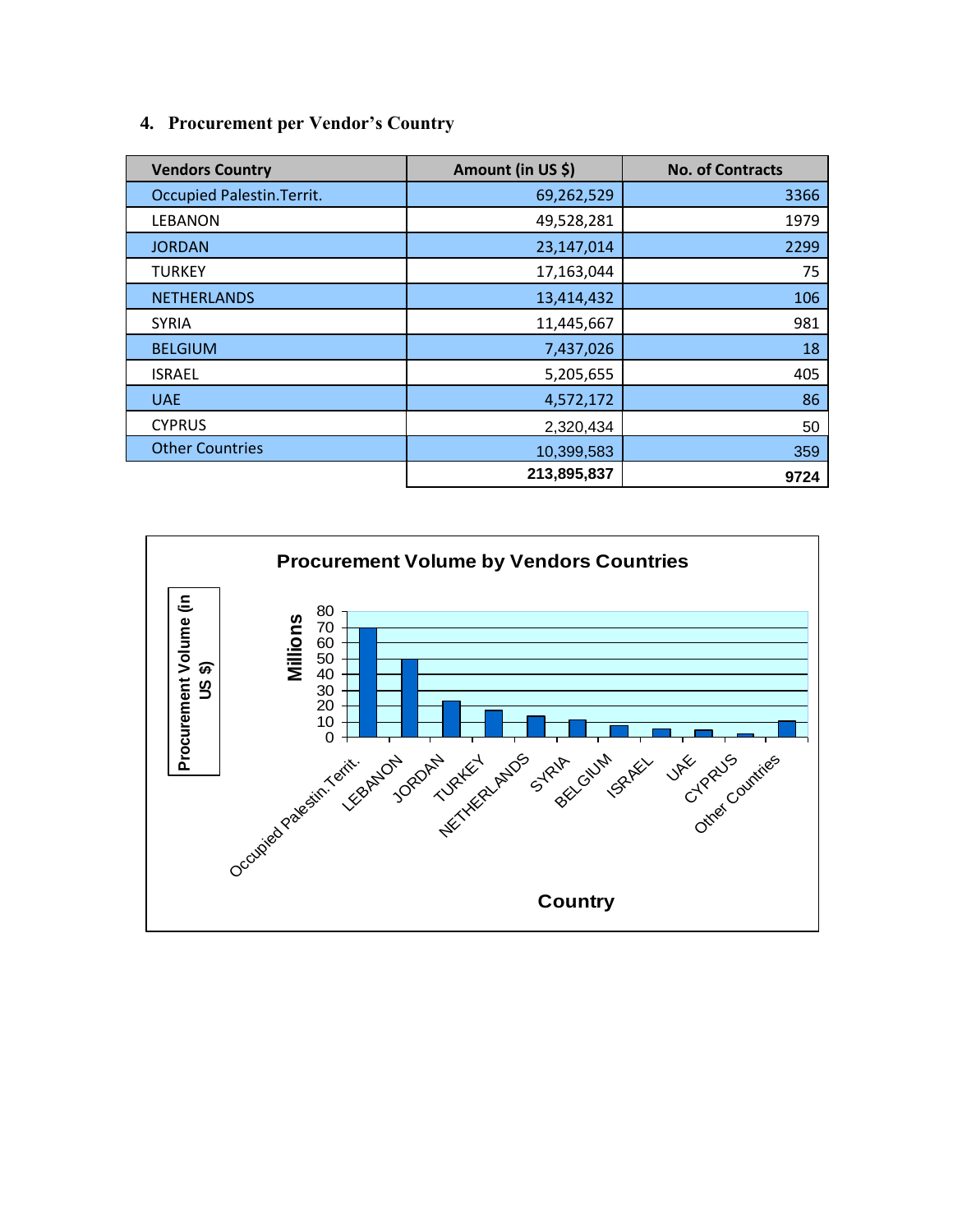#### **5. Procurement (Goods, Services & Construction) per Suppliers / Contractors' Country of Origin (Full List)**

|                         | <b>Supplier</b>    |                | <b>Count of</b> |  |
|-------------------------|--------------------|----------------|-----------------|--|
|                         | <b>Country</b>     | Total (US \$)  | transactions    |  |
| 1                       | <b>PALESTINE</b>   | 69,262,529.27  | 3366            |  |
| 2                       | <b>LEBANON</b>     | 49,528,280.76  | 1979            |  |
| 3                       | <b>JORDAN</b>      | 23,147,013.71  | 2299            |  |
| $\overline{\mathbf{4}}$ | <b>TURKEY</b>      | 17,163,044.02  | 75              |  |
| 5                       | <b>NETHERLANDS</b> | 13,414,432.31  | 106             |  |
| 6                       | <b>SYRIA</b>       | 11,445,667.33  | 981             |  |
| 7                       | <b>BELGIUM</b>     | 7,437,026.20   | 18              |  |
| 8                       | <b>ISRAEL</b>      | 5,205,654.92   | 405             |  |
| 9                       | <b>UAE</b>         | 4,572,171.65   | 86              |  |
| 10                      | <b>CYPRUS</b>      | 2,320,433.96   | 50              |  |
| 11                      | <b>GERMANY</b>     | 1,943,597.10   | 26              |  |
| 12                      | UK                 | 1,480,399.67   | 53              |  |
| 13                      | <b>ITALY</b>       | 1,440,245.31   | 40              |  |
| 14                      | CANADA             | 1,078,046.75   | 7               |  |
| 15                      | <b>DENMARK</b>     | 896,675.37     | 69              |  |
| 16                      | SWITZERLAND        | 733,294.96     | 32              |  |
| 17                      | <b>EGYPT</b>       | 666,860.46     | 25              |  |
| 18                      | <b>PORTUGAL</b>    | 432,261.12     | 10              |  |
| 19                      | <b>BRAZIL</b>      | 345,660.00     | 1               |  |
| 20                      | <b>USA</b>         | 323,941.25     | 43              |  |
| 21                      | <b>JAPAN</b>       | 297,574.17     | 10              |  |
| 22                      | <b>CHINA</b>       | 186,598.60     | 11              |  |
| 23                      | <b>INDIA</b>       | 177,282.00     | 2               |  |
| 24                      | <b>AUSTRIA</b>     | 134,449.81     | 9               |  |
| 25                      | <b>NORWAY</b>      | 106,660.00     | 1               |  |
| 26                      | <b>BAHRAIN</b>     | 78,087.91      | 4               |  |
| 27                      | <b>FRANCE</b>      | 40,370.32      | 3               |  |
| 28                      | SAUDI ARABIA       | 10,302.78      | 3               |  |
| 29                      | <b>SWEDEN</b>      | 9,440.58       | 4               |  |
| 30                      | <b>SPAIN</b>       | 7,290.00       | $\overline{2}$  |  |
| 31                      | QATAR              | 7,000.00       | 1               |  |
| 32                      | <b>FINLAND</b>     | 1,750.00       | 1               |  |
| 33                      | <b>LUXEMBURG</b>   | 1,056.68       | 1               |  |
| 34                      | <b>SINGAPORE</b>   | 739.00         | 1               |  |
|                         |                    | 213,895,837.95 | 9724            |  |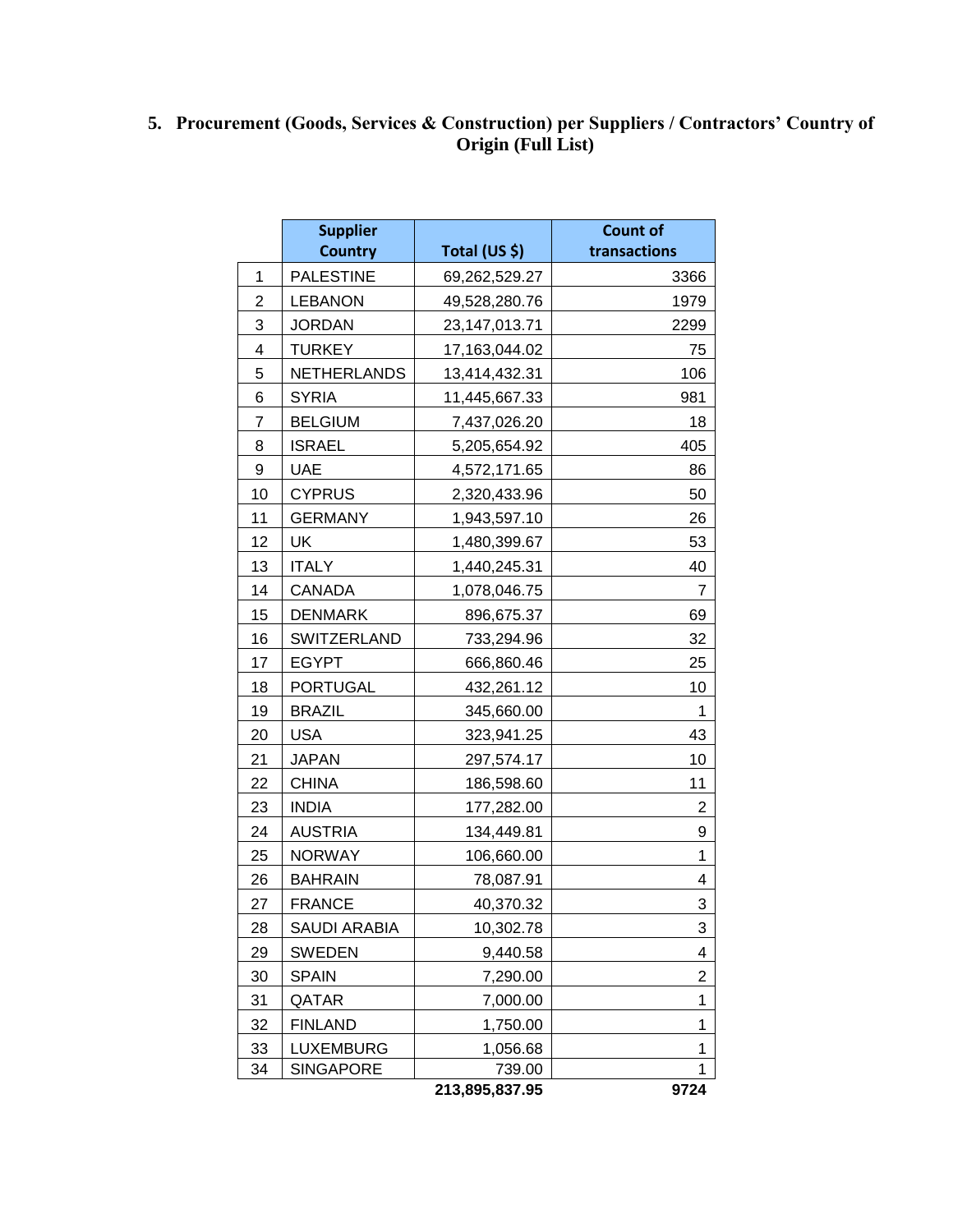# **6. Analysis of usage of the 100K - Threshold**

|                                                    |                                                                                                                  | <b>Category of Contracts</b>     |                          |                                         |              |
|----------------------------------------------------|------------------------------------------------------------------------------------------------------------------|----------------------------------|--------------------------|-----------------------------------------|--------------|
|                                                    |                                                                                                                  | <b>Purchase</b><br><b>Orders</b> | <b>Service Contracts</b> | <b>Construction</b><br><b>Contracts</b> | <b>Total</b> |
| Total                                              | Total Amount (US \$)                                                                                             | 116,977,145                      | 55,530,254               | 41,388,438                              | 213,895,838  |
|                                                    | % from the total Amount of Contracts                                                                             | 55%                              | 26%                      | 19%                                     | 100%         |
|                                                    | <b>Number of Contracts</b>                                                                                       | 5569                             | 3856                     | 299                                     | 9724         |
|                                                    | % from the total Number of Contracts                                                                             | 57%                              | 40%                      | 3%                                      | 100%         |
|                                                    | Average Dollar value of Contracts (US \$)                                                                        | 21,005                           | 14,401                   | 138,423                                 | 21,997       |
|                                                    |                                                                                                                  |                                  |                          |                                         |              |
|                                                    | Amount of Contracts equal or greater than 100,000 US \$                                                          | 79,030,670                       | 34,299,660               | 37,515,099                              | 150,845,429  |
|                                                    | % of Contracts equal or greater than 100,000 US\$ (from the total<br>amount of the same category)                | 68%                              | 62%                      | 91%                                     | 71%          |
| Greater or equal to<br>Greater or equal to<br>100, | Number of Contracts equal or greater than 100,000 US \$                                                          | 208                              | 66                       | 107                                     | 381          |
|                                                    | % of Contracts equal or greater than 100,000 US \$ (from the<br>total number of contracts $\ge$ = 100,000 US \$) | 4%                               | 2%                       | 36%                                     | 4%           |
|                                                    | Average Dollar value of contracts >=100,000 US \$                                                                | 379,955                          | 519,692                  | 350,608                                 | 395,920      |
|                                                    |                                                                                                                  |                                  |                          |                                         |              |
| Less<br>than<br>100,<br><b>000 DS</b>              | Amount of Contracts less than 100,000 US\$                                                                       | 37,946,475                       | 21,230,594               | 3,873,339                               | 63,050,409   |
|                                                    | % of Contracts less than 100,000 US \$ (from the total amount of<br>the same category)                           | 32%                              | 38%                      | 9%                                      | 29%          |
|                                                    | Number of Contracts less than 100,000 US \$                                                                      | 5361                             | 3790                     | 192                                     | 9343         |
|                                                    | % of Contracts less than 100,000 US\$ (from the total number of<br>contracts < $100,000$ US \$)                  | 96%                              | 98%                      | 64%                                     | 96%          |
| $\bullet$                                          | Average Dollar value of contracts <100,000 US \$                                                                 | 7,078                            | 5,602                    | 20,174                                  | 6,748        |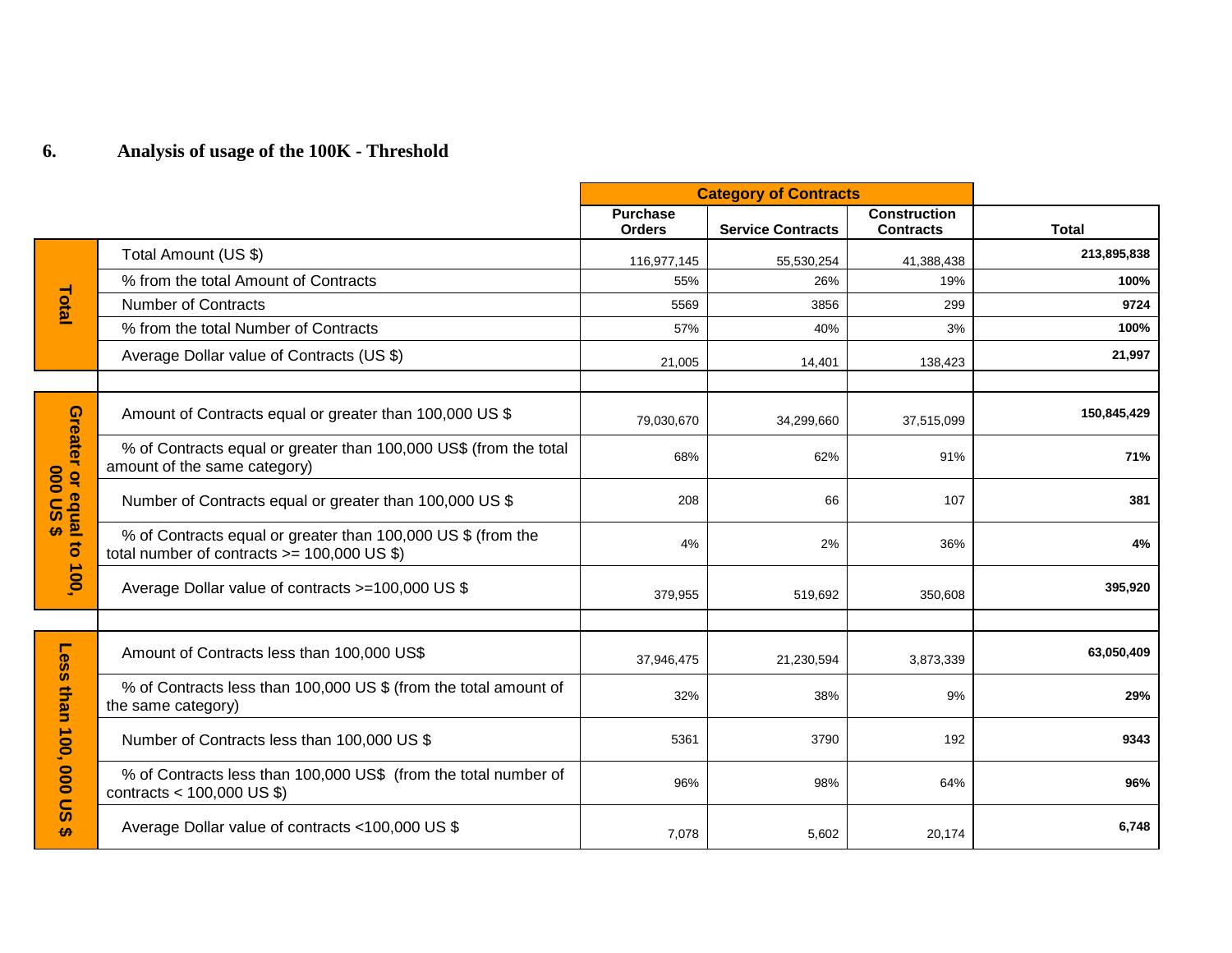### 7. Procurement per type of fund:

|                     | <b>Procurement in 2009</b> |     |                       |     |
|---------------------|----------------------------|-----|-----------------------|-----|
| <b>Category</b>     | <b>Regular Fund</b>        | %   | <b>Irregular Fund</b> | %   |
| <b>Goods</b>        | 31,583,829                 | 27% | 85,393,316            | 73% |
| <b>Services</b>     | 32,118,973                 | 58% | 23,411,281            | 42% |
| <b>Construction</b> | 5,790,373                  | 14% | 35,598,065            | 86% |
|                     | 69,493,175                 | 32% | 144,402,662           | 68% |



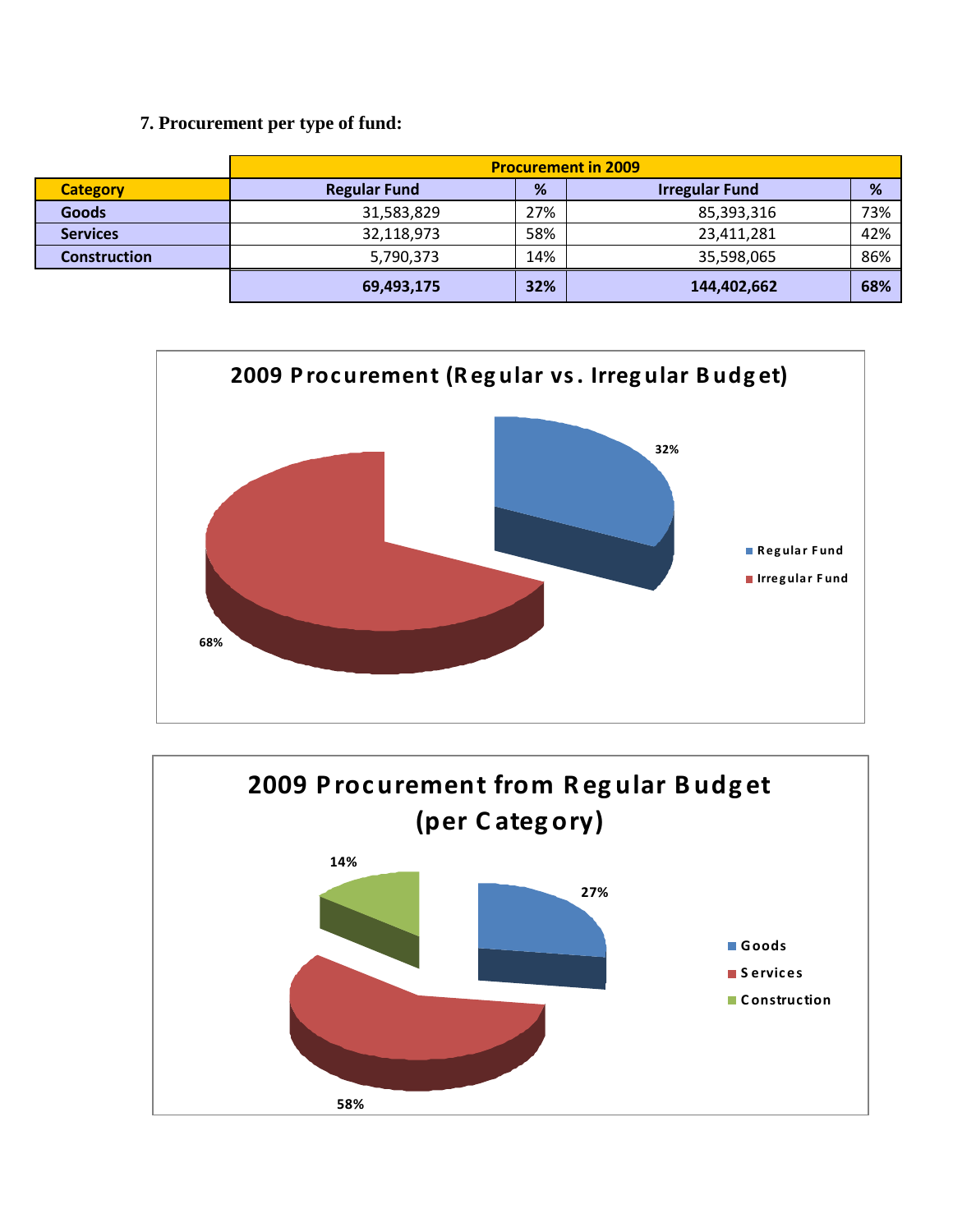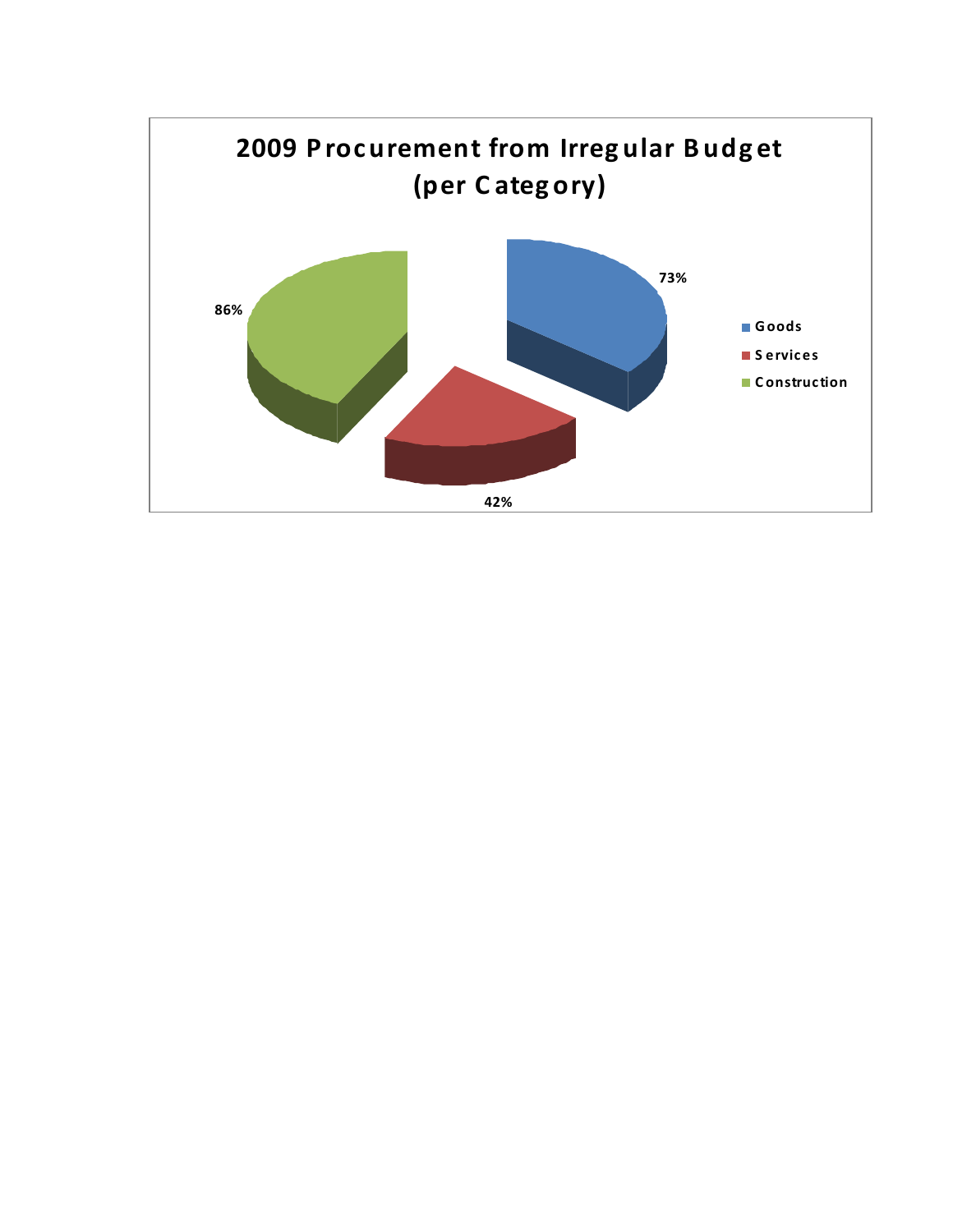# **8. Top 30 items (Goods) Grouped by Main UNCCS Codes XXX000 – ranked by the highest dollar amount**

| <b>UNCCS</b> |                                                                                  |            |
|--------------|----------------------------------------------------------------------------------|------------|
| Group        | <b>UNCCS Group Description</b>                                                   | Value US\$ |
| 231000       | <b>GRAIN MILL PRODUCTS</b>                                                       | 19,273,469 |
| 229000       | DAIRY PRODUCTS, OTHER                                                            | 12,988,431 |
| 216000       | OILS AND FATS, ANIMAL AND VEGETABLE                                              | 7,047,106  |
| 012000       | Vegetables.                                                                      | 4,659,182  |
| 491000       | MOTOR VEHICLES AND PARTS AND ACCESSORIES THEREOF                                 | 4,571,528  |
| 333000       | PETROLEUM OILS AND PETROLEUM PRODUCTS                                            | 4,563,408  |
| 018000       | <b>SUGAR PLANTS</b>                                                              | 4,135,704  |
| 357000       | HORMONES, CONTRACEPTIVES, VITAMINS AND MINERALS                                  | 3,721,552  |
| 011000       | <b>CEREALS</b>                                                                   | 3,030,250  |
| 211000       | Meat, Fish Products and Poultry.                                                 | 2,788,438  |
| 355000       | DRUGS AFFECTING THE BLOOD AND CARDIOVASCULAR, BLOOD PRODUCTS, PLASMA SUBSTITUTES | 2,731,338  |
| 381000       | <b>FURNITURE</b>                                                                 | 2,722,281  |
| 322000       | BOOKS, BROCHURES AND LEAFLETS, MAPS AND MUSIC                                    | 2,527,593  |
| 352000       | ANTHELMINTICS, ANTIFILARIALS, ANTISCHIS TOSOMALS, ANTIBACTERIALS ETC.            | 2,522,233  |
| 326000       | REGISTERS, ACCOUNTING BOOKS, NOTE BOOKS, AND OTHER STATIONERY                    | 2,503,825  |
| 452000       | PROCESSING UNITS FOR EDP AND ACCESSORIES AND PARTS THEREOF                       | 2,176,989  |
| 294000       | FOOTWEAR, SPORTS                                                                 | 1,945,475  |
| 481000       | MEDICAL AND SURGICAL EQUIPMENT AND ORTHOPAEDIC APPLIANCES                        | 1,934,871  |
| 351000       | ANAESTHETICS, ANALGESICS, ANTIALLERGICS, ANTIDOTES, ANTIEPILEPTICS               | 1,909,703  |
| 234000       | <b>BAKERY PRODUCTS</b>                                                           | 1,645,075  |
| 358000       | MUSCLE RELAXANTS, OPHTHALMOLOGICAL PREPARATIONS ETC.                             | 1,581,359  |
| 461000       | ELECTRIC MOTORS, GENERATORS AND TRANSFORMERS, AND PARTS THEREOF                  | 1,393,735  |
| 321000       | PULP, PAPER AND PAPERBOARD                                                       | 1,269,051  |
| 385000       | <b>GAMES AND TOYS</b>                                                            | 1,152,959  |
| 356000       | DERMATOLOGICAL, ANTI-INFECTIVE OPHTHALMIC AND GASTROINTESTINAL DRUGS ETC.        | 1,118,274  |
| 013000       | <b>FRUIT AND NUTS</b>                                                            | 1,106,625  |
| 389000       | MANUFACTURED ARTICLES, OTHER N.E.C.                                              | 935,665    |
| 214000       | JUICES, FRUIT AND VEGETABLE                                                      | 869,861    |
| 422000       | TANKS, RESERVOIRS AND CONTAINERS OF IRON, STEEL OR ALUMINIUM                     | 867,240    |
| 347000       | PLASTICS IN PRIMARY FORMS                                                        | 796,795    |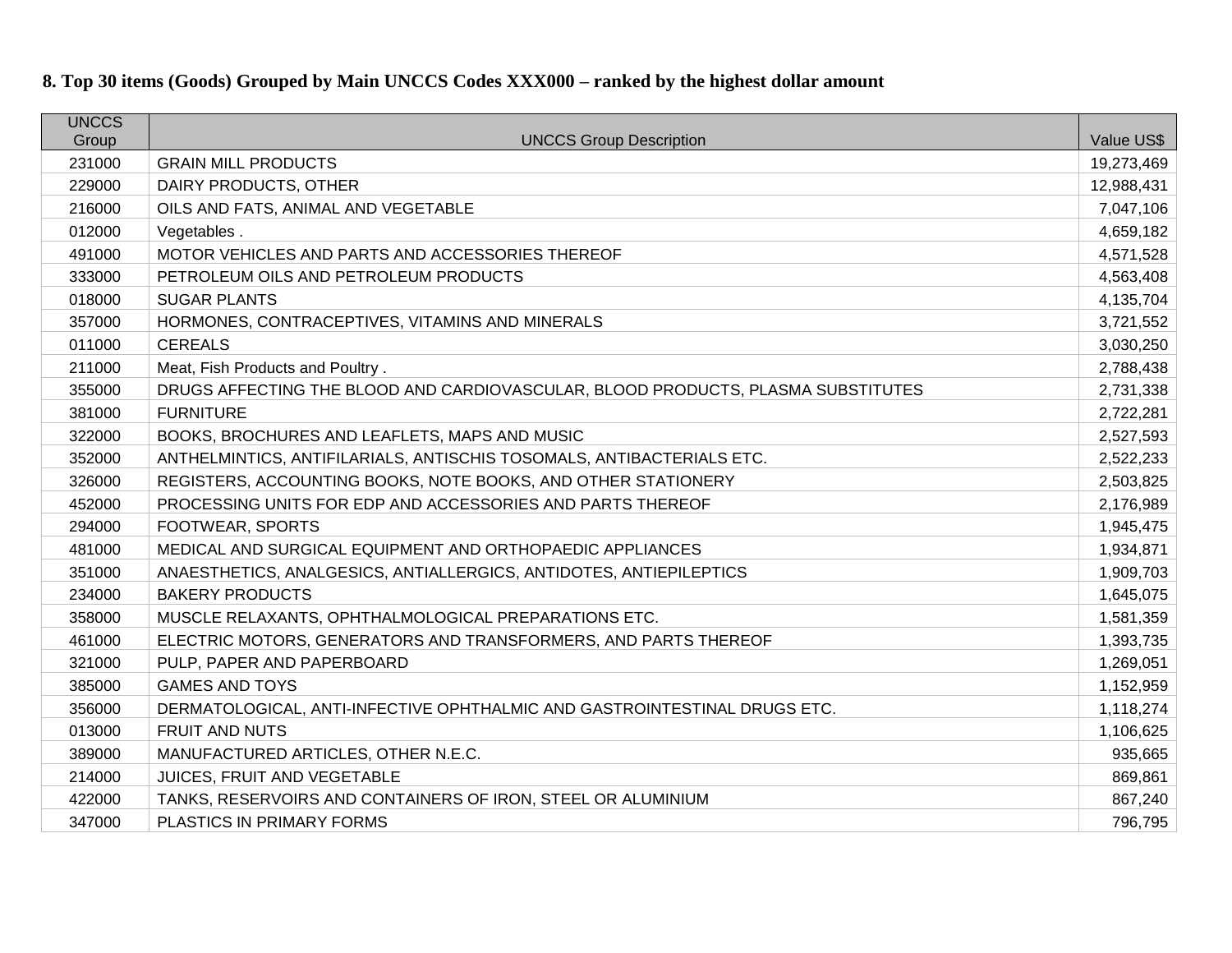